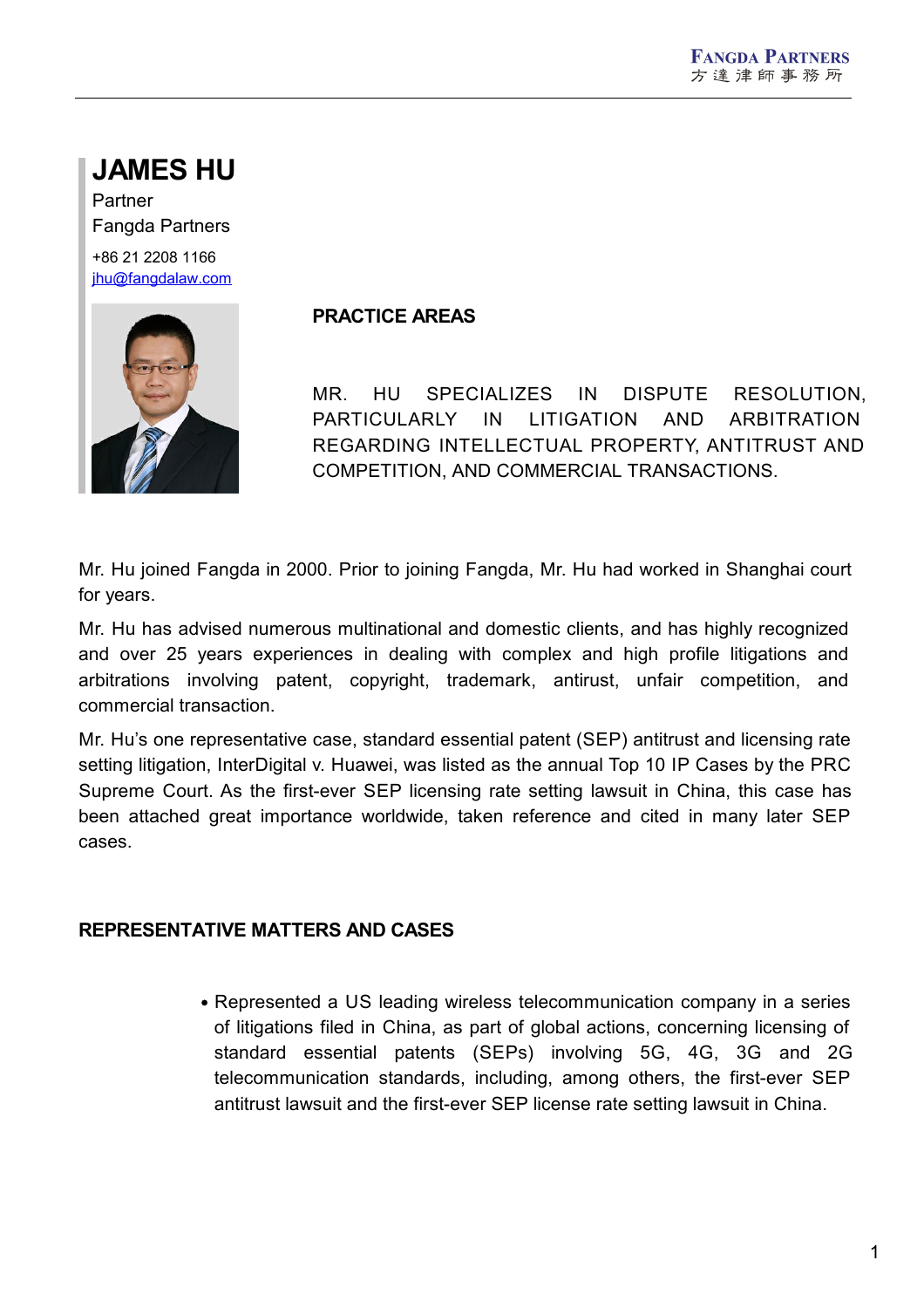- Represented a Chinese leading mobile telecommunication technology company in a series of litigations filed in China, as part of global actions, concerning global licensing rate setting of standard essential patents (SEPs) involving 5G, 4G, 3G and 2G telecommunication standards and liabilities for breaching the FRAND obligations.
- Advised a US leading wireless telecommunication company in an antitrust administrative investigation concerning license of standard essential patents (SEPs).
- Represented a Chinese internet company in an antitrust administrative investigation concerning license of software of a famous online game.
- Represented a US leading chip technology company in patent and copyright infringement litigations concerning complex micro-controller integrated circuit technology.
- Represented a US leading chip manufacturing company in patent infringement litigations and administrative invalidation proceedings concerning complex computer processor technology.
- Represented a US leading tool manufacturing company in defending its patent rights in multiple patent litigations and administrative invalidation proceedings.
- Represented a US leading wireless telecommunications company to obtain favorable court orders overturning decisions by the PRB (Patent Reexamination Board) on patents concerning telecommunication technology.
- Represented a PRC leading semiconductor foundry in its court action for injunction and damages against a main rival in the market for unfair competition.
- Represented a Japan multinational company in a series of court actions for injunctions and damages against multiple infringers in different provinces and cities in relation to trademark infringement and trade name unfair competition.
- Represented a US leading sulfuric acid process technology company in a technical secret litigation against its former key technology executives.
- Represented a Europe leading solar crucible manufacturing company in a technical secret litigation against its former key technology executives and the entities established by them.
- Represented a US leading chip technology company in complex court actions against an integrated circuit design company for copyright infringement of microcode and datasheet.
- Represented a US manufacturing company in its court action in relation to